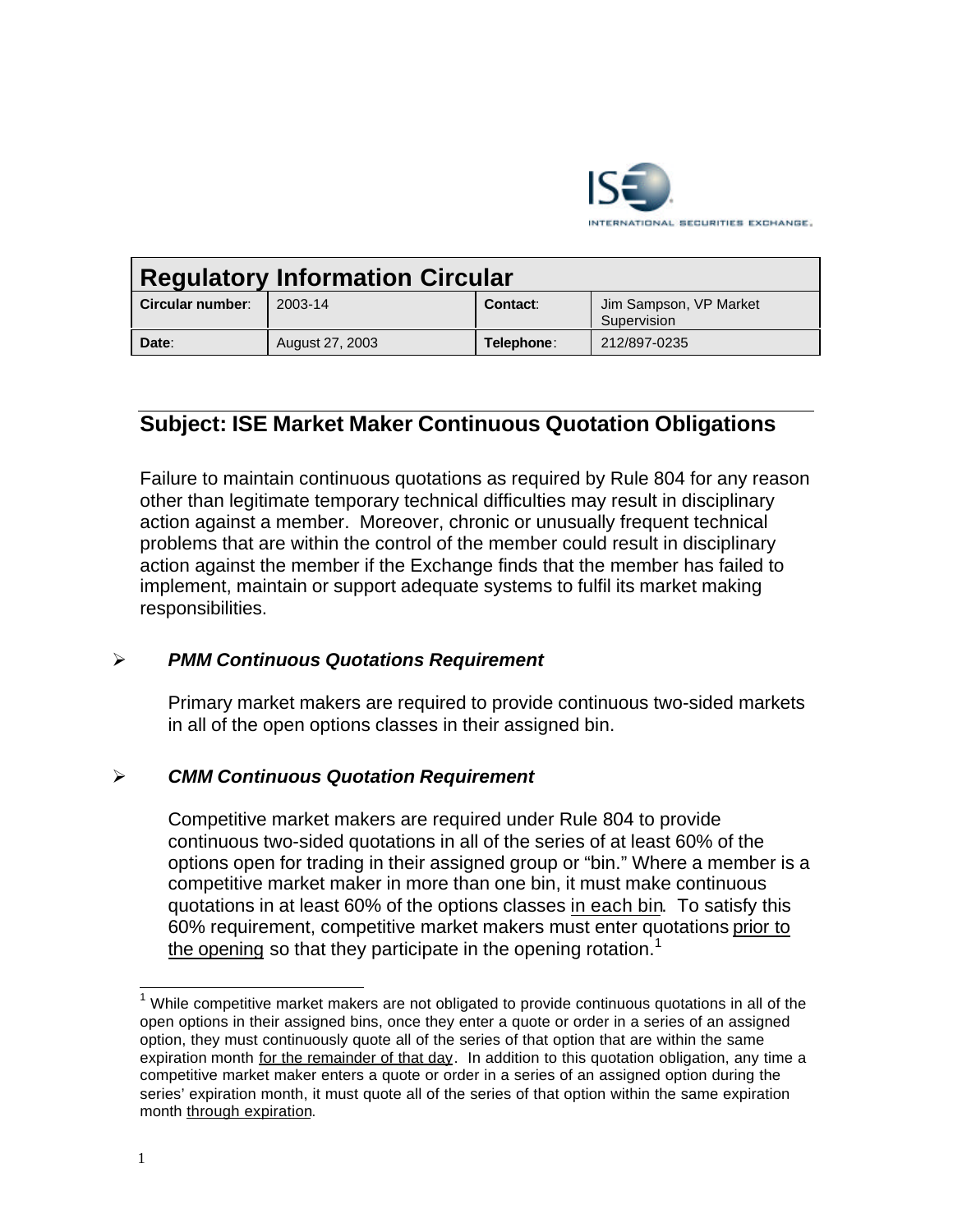### ÿ *Definition of "Continuous"*

The term "continuous" means that a market maker has a two-sided quote present in the system at all times.

## ÿ *Legitimate Temporary Technical Difficulties*

Legitimate temporary technical difficulties include losing communication with the ISE, as well as ISE or member system problems that prevent the member from being able to maintain timely and accurate quotations on the Exchange.

#### ÿ *Unacceptable Interruptions in Quotations*

The following are NOT legitimate reasons to disrupt continuous quotations:

- $\Rightarrow$  Unusual market conditions, rapid executions against a quote or any other events related to trading in the marketplace.
- $\Rightarrow$  A "fast" market condition, whether caused by the absence of a PMM in an options class or by unusual market conditions.
- $\Rightarrow$  Apparent or perceived system problems in the ISE market that do not affect the member's ability to provide timely and accurate quotations. For example, a systems problem in one options class or bin does not justify a market maker's failure to maintain continuous quotations in unaffected options classes or unaffected bins.
- $\Rightarrow$  Any type of personnel issues, such as the absence of a particular Designated Trading Representative ("DTR").

#### ÿ *Real-Time Notification Of Disruptions In Quotations*

In some cases, a legitimate technical difficulty will require the market maker to contact the ISE's market control center to withdraw the market maker's quotes from one or more options classes.

• If a market maker's quotes are removed from the system in one or more options classes for any reason without the assistance of ISE personnel and not immediately restored, the market maker must contact the market control center to report that its quotes have been removed from the system.